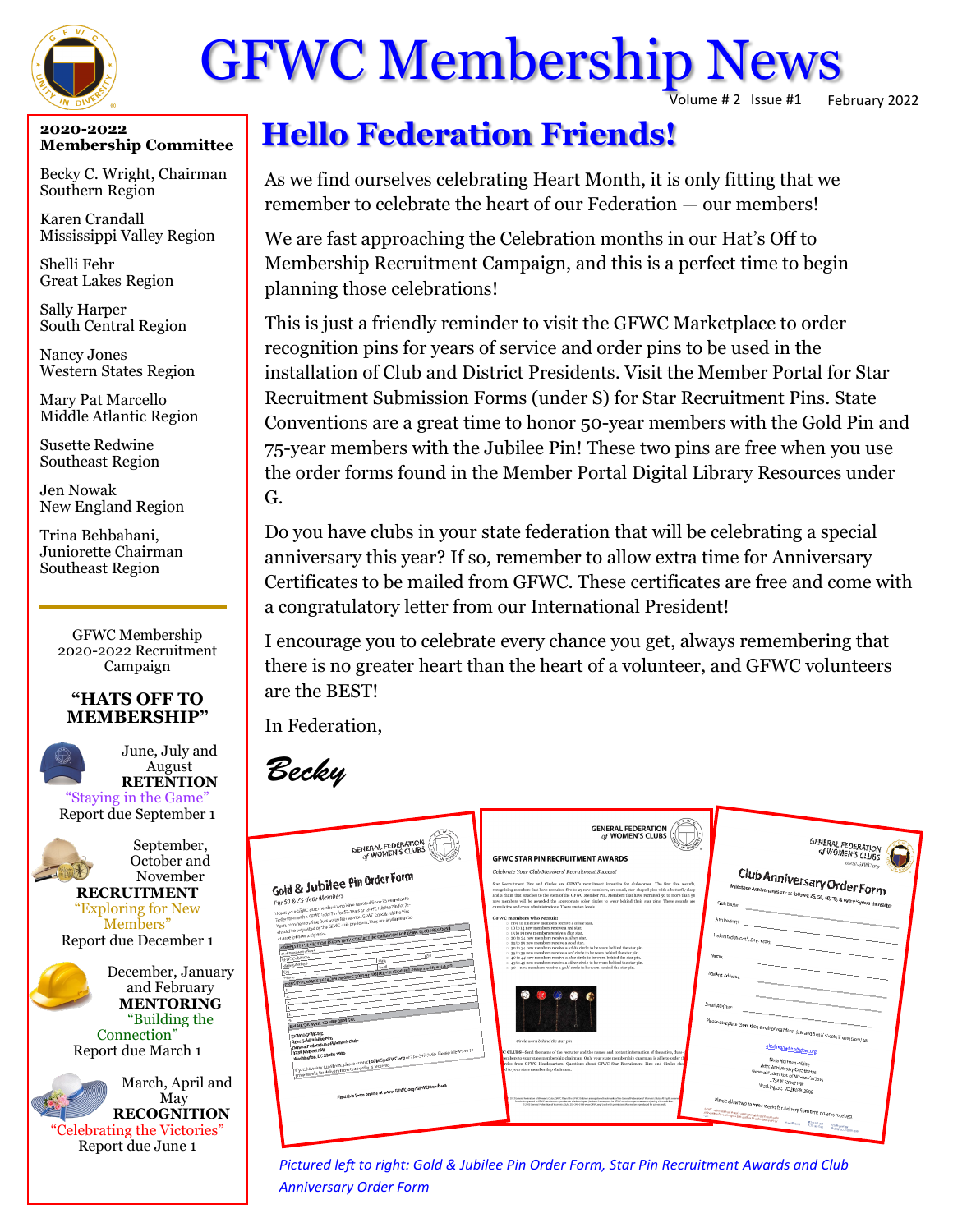## **Demystifying The Challenges of Membership**

#### **Compiled from the Interactive Region Workshops - by our Members for our Members!**

### *Are you looking to rejuvenate current members or reengage former members?*

- Plan "out of the ordinary" meetings to attract new members, rejuvenate current members, and reengage former members. Good speakers and programs make it a learning event.
- Host game night or online bingo weekly to foster relationships among members.
- Offer cause-related fun socials or happy hour meet and greet.
- Schedule hands-on projects possibly a seasonal craft and ensure everyone gets the memo! Current members need to be excited about new projects — remember, enthusiasm is contagious!
- Plan a meeting in an open space (around a local food truck) or outside picnic and include a Done in a Day Project. This atmosphere will also be conducive for recruitment!
- Plan monthly field trips to volunteer, learn, or just have fun —bonus points for trips related to Community Service Programs.
- Ask former members to help with a project make them feel needed by explaining that you're going to be shorthanded for that project! This works exceptionally well if that project was something they spearheaded when they were members!
- Ask each member to write down their all-time favorite project and then challenge them to call a former member asking them to share their favorite. Using your newsletter or a social media site, highlight a couple of these projects with the member's photo.
- Choose new and exciting topics for programs meetings having programs make a difference to many.
- Change seating at meetings to mix up groups to be more inviting for "getting to know you" sessions. Learn about each member - hold a personal scavenger hunt as a social time at a meeting.
- Designate members to make a personal phone call to let absent members know they were missed. Bring back the phone tree or dialing divas!
- Send a personal card or text to current members to say we miss you. Offer to pick them up for the next meeting. Provide rides to older/disabled members.
- Insert your upcoming club activity schedule or information on a new project in a handwritten card and send it to former members, encouraging them to rejoin the activities! Look through old yearbooks to find former members.
- Start each meeting with an icebreaker.
- Designate a committee (but allow input from all members) to reassess the community's needs.
- Host a Friendsgiving potluck and play games.
- Adapt to the changing lifestyles of members and the changing needs of your community.
- Host a reunion for past members or a Revival Tea. Initiate a "welcome back" program, possibly a dinner or event.
- Use new technology and do hybrid club meetings to make it easy and safe for everyone to stay connected. If necessary, alternate days and times of meetings.
- Show an interest in each member/create a "buddy"



*(Continued on page 3)*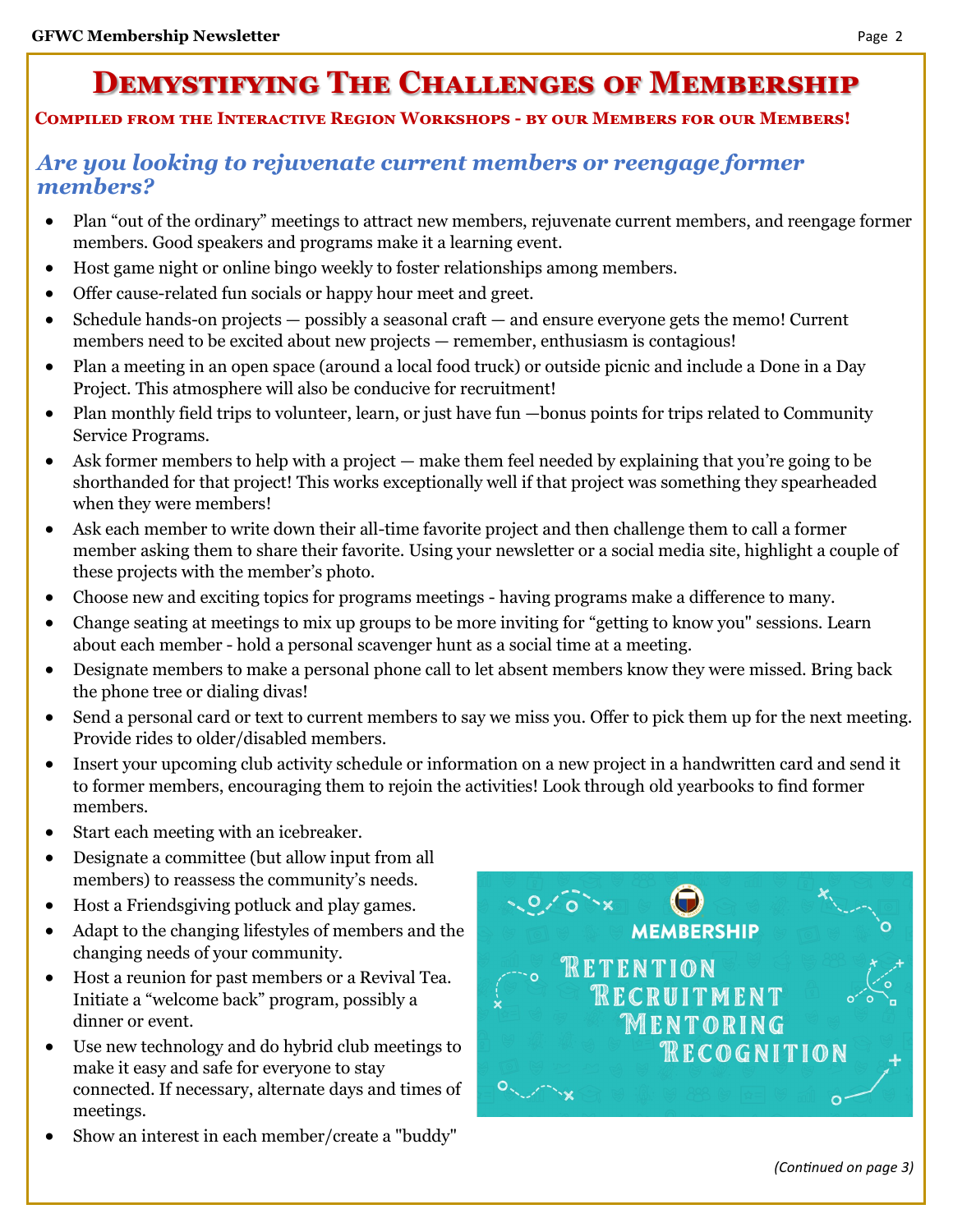system for those not so involved, purposely engage a new member at an event. Ask the member to do something specific / each member should have a job.

- At club meetings, break into small group sessions to get everyone involved. Plan a meeting with different members presenting project ideas.
- Ask each member to bring a non-member give a gift to non-members.
- Keep a monthly newsletter to remind them what is happening/utilize new technology to communicate/phone campaign.
- Make sure everyone has an elevator speech ready for "what does your club do?"
- Mentor new members. Remember that capable and knowledgeable mentors still need to be equipped with guidelines.
- Change the name of "Committee" to "Team" to make it seem more fun!
- Celebrate club anniversary and invite past members.
- Give sincere compliments and recognize members for what they do; show with a small gift.
- Survey members to develop new projects and revitalize old projects with a contemporary twist / ask what changes should be adopted.
- Remind members CSP's have been redefined and offer a more comprehensive range of activities
- Find out why a member left the club. Ask to return now that they are rested and rejuvenated with time to share.
- Evaluate your meetings to ensure they are not wasting members' precious time. Have meet and greets before the actual meeting.
- Mail club minutes to members (or former members) in care facilities, even consider holding a meeting at that location.

## *So how do we get them to stay? Looking for ways to increase retention of both new and seasoned members?*

- A well-informed member is more likely to "buy in." Offer a New Member Orientation (available in the Member Portal) to the club, state federation, and GFWC. Use this time to explain the agenda and what the acronyms mean — take advantage of these great resources provided in the Member Portal located in the Digital Library. Take time to explain the history of GFWC and our Affiliates. Provide a handout with club history and bylaws. Member orientation is a must and should be offered often.
- Encourage attendance at District, State, Regional, and GFWC meetings.
- Member appreciation events and ceremonies, i.e., pinning ceremonies, initiation or induction of new members, awards, interviews, and spotlights on social media, aid in retention. Members who feel valued and appreciated stay. ANY kind of recognition is good! Make donations recognizing longstanding members and new members. Why not create a "We Couldn't do it Without You Award "or an "Above and Beyond Award" and give often! Create other fun awards to give.
- Give everyone a job make them feel helpful to have a purpose in the club. If available, refer to Member Application for interests. If unavailable, survey membership to learn interests, talents, passions, and strengths. Stay relevant using yearly reevaluations of members' interests and community needs. Pick projects that matter to your members. Listen! Listen! Listen!
- Make sure all members know what's going on with the club. Provide the date, time, and place of the next meeting or event - BEFORE adjourning each meeting. Distribute this information immediately following the meeting through GroupMe, email, or your private-facing social media group.
- Use multiple forms of communication to keep members engaged.
- Streamline meetings. Have a greeter at each meeting. Start and end on time. Consider having meetings at restaurants - no stress for anyone. Then keep the discussions short and fun! Include varied guest speakers,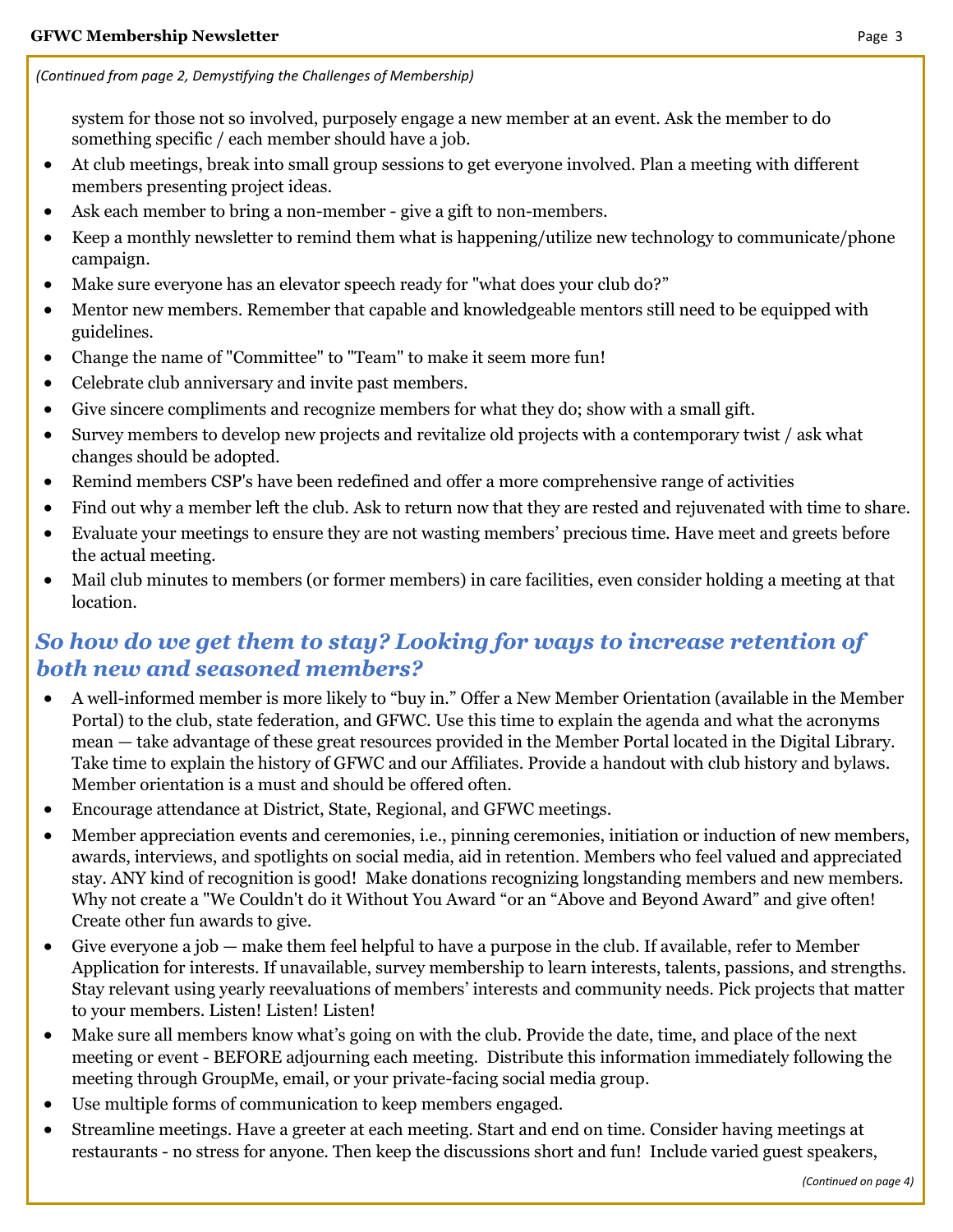*(Continued from page 3, Demystifying the Challenges of Membership)*

perhaps recipients of past fundraisers, and offer a quick and easy project to complete during the meeting to feel accomplished!

- Offer optional social time and activities outside the regular meetings. Keep things fun with hands-on projects and field trips! Keep it exciting and fresh and encourage members to embrace change.
- Create a service project that engages all members. Survey the club to determine their interests.
- Tell another member, "I really want to work with you on  $\qquad$ !
- Keep in touch between meetings with phone calls, cards, emails, and newsletters. Staying connected encourages attendance. Appoint a courtesy/social team to send birthday cards, get well cards, etc.
- Be friendly and keep the positive energy going! Reach out to a member you have not seen in a few months. Offer to pick them up, making an extra effort to welcome them back! Encourage carpooling among all members. This eases the burden for members who cannot get to meetings or events independently.
- New members have ideas, and longstanding members need to be heard as well. Ask for input and validate the suggestions. new member project creates sisterhood among all new members and encourages leadership
- Encourage friendship and comradery among members with a secret pal program, possibly a Big Sister/Little Sister mentoring program.
- Celebrate achievements, birthdays, and milestones.
- Ask each member to create a Brag Bag with stuff about them in it. Pick different members to share at each meeting.
- Acknowledge members at meetings who participated in projects.
- Ask members what they want from being a member establish something that a few are interested in walking club, book club, etc.
- Share a write-up to introduce new members and their interests in the newsletter.
- A welcome picture taken and sent to the member in a card is a nice touch.
- Collaborate with other groups to help with a service project: scout troops, senior center, local vets.
- Create a sunshine basket with goodies, share at a meeting that member fills for the next meeting to pass on.
- Form teams for projects.
- Have a social event.
- Ensure new members get a club directory that includes programs, events, fundraising, contact information, and donations.
- Utilize members' strengths.
- Recognize GFWC Anniversaries.
- Retire old projects. Bury them in a time capsule!
- Give recognition to the club's achievements in newsletters and local newspapers.
- Engage members from the beginning in projects, listen to new ideas, give them responsibility.
- Follow up with members and see if they have questions or need help.
- Contact after meeting why aren't they coming back follow through Sunshine Committee!
- Make sure every member has a say, and every member is heard.
- If you offer help to members, be prepared to give it!
- Practice inclusion. Invite all members to work on all projects but don't throw new members into the fire.
- Ask longstanding members for their opinions. Ask for new ideas from both new and established members.
- Use membership PowerPoint from GFWC at meetings and website.
- Coffee/teatime once a month w/President/Officers, where members can ask questions or suggestions from others "where to go from here" with ideas.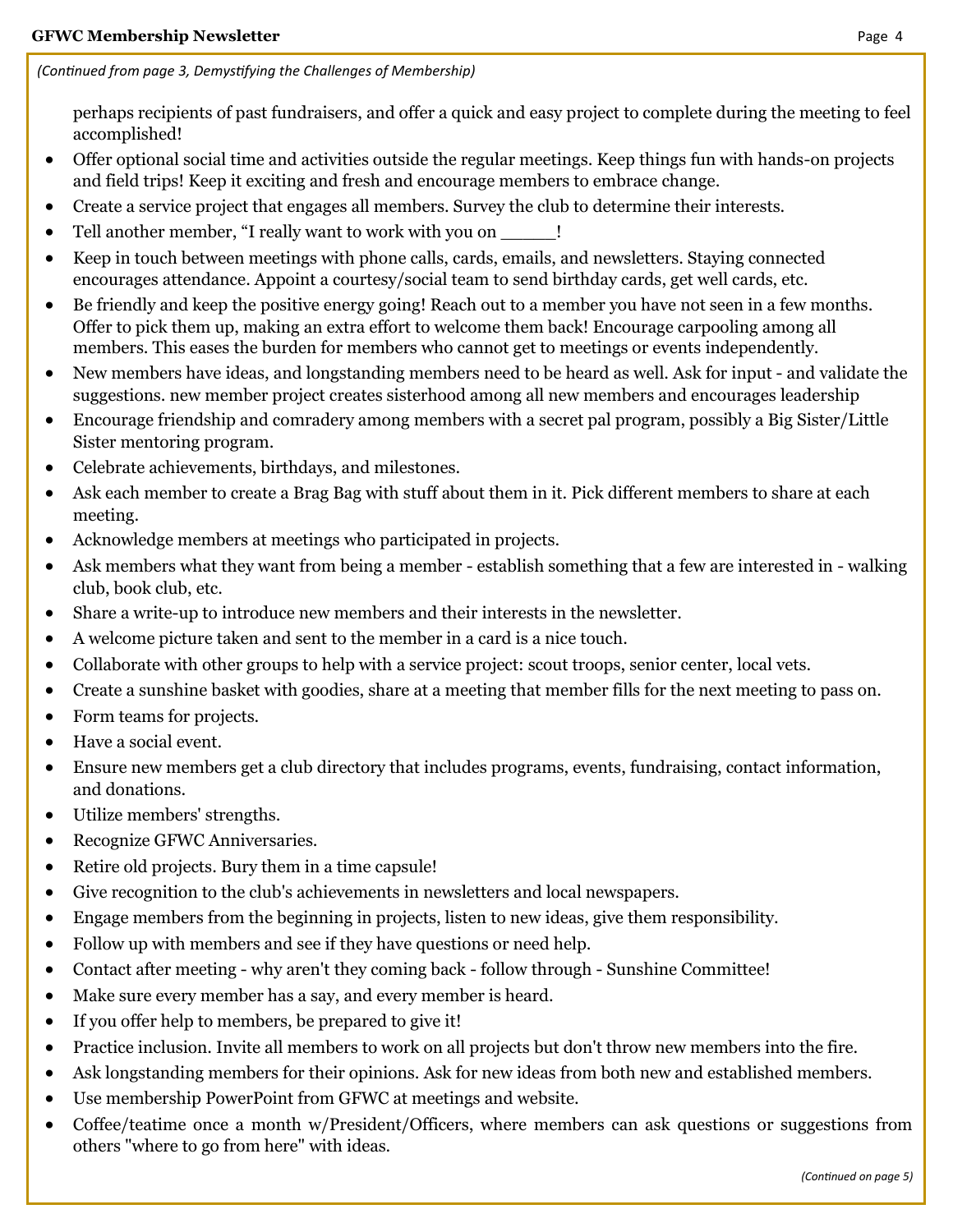*(Continued from page 4, Demystifying the Challenges of Membership)*

- Encourage members to do what they can, when they can don't make them feel guilty if they can't do as much as others.
- Be flexible about dates and times for meetings (smaller clubs).
- Recognize long-standing members and use them as trainers, to give orientations, conduct workshops at club and district meetings or through webinars.
- Recruit members in newer communities (physical and virtual)/ recruit members at least ten years younger than the average in your club.

## *Looking for suggestions on how to prepare incoming leaders?*

- Every club should have a policy manual and a description of every job. Make sharing them easier by adding all documents in digital format to communicate to all members. Make things accessible using Google Docs or Microsoft Word. Give the tools incoming leaders need to succeed.
- Establish a mentoring program. Appoint "Team Coaches" or "Co-Chairs" to assist incoming leaders.
- Have incoming leaders shadow the current leader for a few months to understand the job better. Incoming leaders need to know their job and how to do it and know who to reach out to for help.
- Please encourage them to attend state, region, or national workshops, especially LEADS programs.
- Fill all board positions; consider this a learning time for future leaders. Delegate (don't do it all yourself) so that incoming leaders feel confident! Remember, all opinions are encouraged and valued.
- Make a video of all past presidents to provide some history and advice and encouragement and support. Host a Past Presidents Roundtable to help Incoming President.
- Assure them that it's not as difficult as it seems.
- Allow them to do things their way, staying within the bylaws, putting a personal spin on their leadership and ideas.
- Make sure upcoming leaders understand club history and the GFWC organization. Educate on bylaws, standing rules, parliamentary procedure, and protocol.
- Encourage new leaders to try many committees to understand the club better. Move through all positions experience is essential.
- Current leaders need to be available to help in any way. Consider having Co-Chairs or Co-Club Presidents one experienced member and one new member, making sure to keep the line of communication open and gradually increasing the responsibilities of the new member.
- Ensure they know how to access the tools and materials provided through the GFWC MemberPortal.
- Make a President's Book to pass down. Pass on all information from outgoing leaders. Don't assume the incoming leaders know everything.
- Make sure you cultivate an atmosphere that is comfortable to ask questions. Be willing to answer questions and be honest if you do not know the answer; just make sure to ask another leader.
- Give realistic job descriptions. List expectations.
- Hold summer workshops to prepare new officers for their positions.
- Always be open to new ideas. Don't be critical of change.
- Develop "officer training" workshops and schedule regular meetings between the President and VP to assure the VP "moves up" confidently.
- Use board meetings as a training ground, if the 1st Vice President conducts the board meeting, they will be prepared to lead the general meeting.
- **Encourage LEADS and utilize LEADS graduates.**